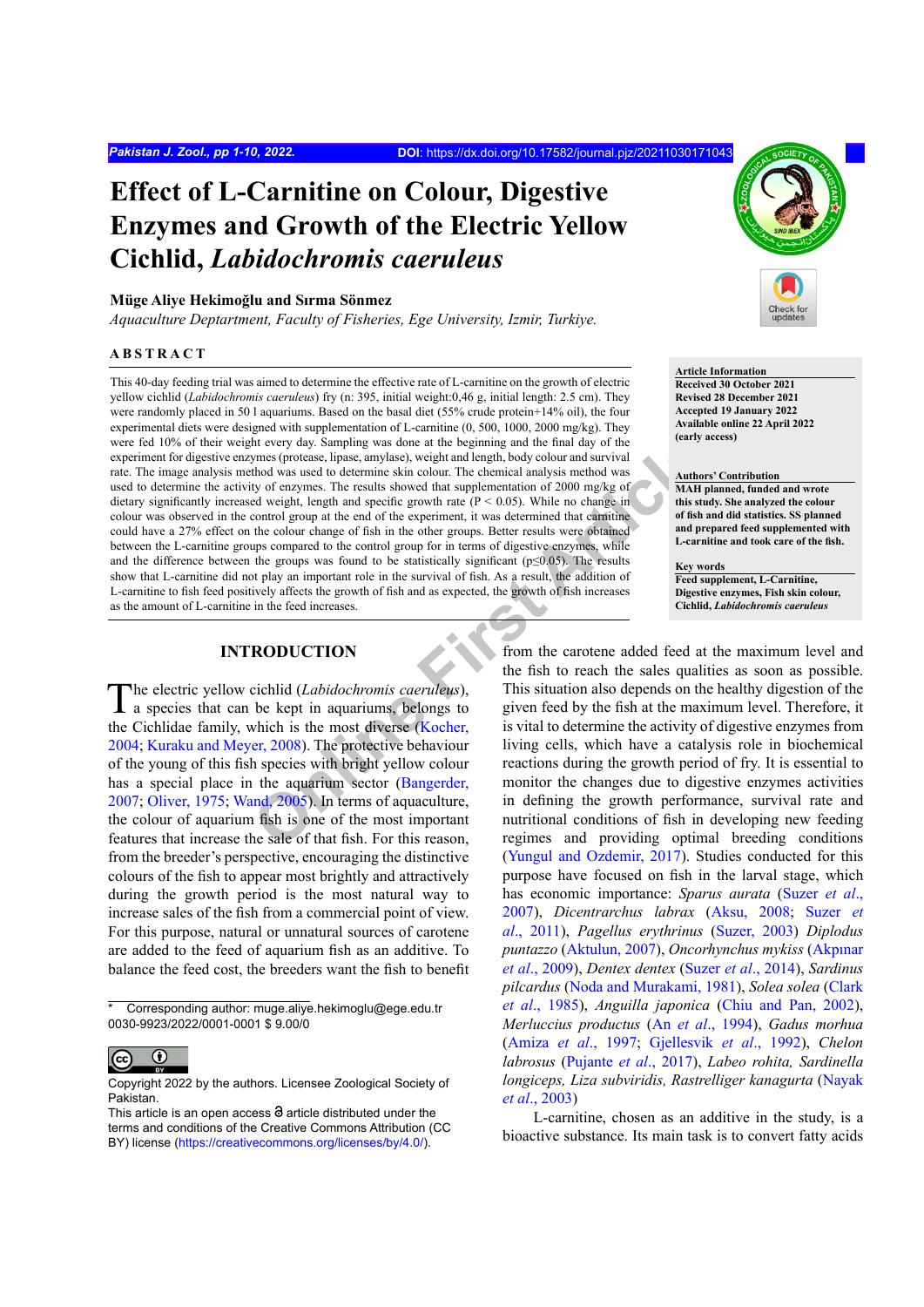**Online [Fi](#page-7-9)rst Article** into energy ([Taşbozan and Gökçe, 2007](#page-8-5)). L-carnitine increases the reproductive rate of fish, encourages spermatogenesis, increases the viability, and the benefit of protein in the feed, provides effective use of the oil in the feed, increases the growth rate, strengthens the immune system, improves the tolerance against toxic ammonia and xenobiotics, as well as the physical and chemical properties of water. It has a positive effect on issues such as increasing the adaptation to chemical changes [\(Harpaz, 2005;](#page-7-6) [Dikel,](#page-6-3) [2007;](#page-6-3) [Taşbozan and Gökçe, 2007](#page-8-5)). This substance has been involved in nearly 60 studies in aquaculture in many countries to date. Bilinsky and Jonas were the first to use L-carnitine in aquaculture [\(Dikel, 2007](#page-6-3)). Other studies are concerned with the effect of L-carnitine on fish such as the one on the growth of the fish (on *Sparus aurata* Tasbozan, [2005;](#page-8-6) on *Oncorhynchus mykiss* Dikel *et al*., 2010; *Rachycentron canadum* Marques *et al*., 2021), its action against toxic levels of ammonia and some other elements (on catfish [Burtle and Liu, 1994](#page-6-5)), its effect on water temperature changes (on *Pelvicachromis pulcher* Harpaz *et al*[., 1999](#page-7-8)), its effect on reproduction (on *Poecilia reticulata* [Schreiber](#page-8-7) *et al*., 1997; Dzikowski *et al*., 2001), its use for manipulating metabolic stress (*Pimephales promelas* Chen *et al*[., 2021](#page-6-7)), and finally its effect on biochemical and antioxidant response (*Larimichthys crocea* Li *et al*., 2021). In the literature search, no previous study has been found on the effect of L-carnitine on electric yellow cichlid fish. The uniqueness of this study comes from determining the effects on the young individuals by feeding them with L-carnitine feed in the breeding of electric yellow cichlid, which has commercial value and is widely sold.

# **MATERIALS AND METHODS**

# *Experimental design*

Four experimental groups and three replicates of each group were created. Experimental groups were designed according to the amount of L-Carnitine added to the diet.

## *Trial feed preparation*

Fish diets for the experiment were prepared using commercial juvenile trout chow with a grain size of 1 mm (55% crude protein, 14% fat, 1.5% crude fibre, and 11% ash). L-carnitine (98% crystallised: Roche, Co., Mannheim, Germany) was added to the trout feed: 500 mg/kg for Group A, 1000 mg/kg for Group B and 2000 mg/kg for Group C studies of [Burtle and Liu \(1994\)](#page-6-5) and Harpaz *et al*[. \(1999\)](#page-7-8). L-carnitine was not added to the control group (Group D). For this, the aquarium solution of L-carnitine was mixed, and powdered feed, and left to dry for 12 h at room temperature in a dark environment with suitable ventilation. Enzymatic UV Test Kit (Roche, catalogue number 11-242-008-001) was used according to [Wieland](#page-9-1) *et al*. (1985) and [Tasbozan \(2005\)](#page-8-6) to measure the actual amount of L-carnitine mixed into the feeds after drying. The prepared foods were kept in a refrigerator at  $+4$  °C in plastic containers until the day of the experiment.

# *Fish maintenance*

The healthy electric yellow cichlid juveniles (n: 395, initial body mean weight and length: 0,46±0,09 g and 2.5±0.02 cm) were put randomly into 12 glass aquaria (32 fish for each 50 L aquarium). Aquaria were kept for 50 days under a photoperiod regime (12 h light:12 h darkness) and high quality clean and well-aerated water. Water temperature and pH were kept at 25±1°C and 7.01  $\pm$  0.32, respectively.

#### *Feeding protocol*

The fish were fed with up to 10% of their weight every day. Uneaten foods were siphoned 1 h later from aquaria.

# *Sampling schedule and analytical procedures*

At the end of the experiment, fish were anaesthetised using 2 ml/L pure clove oil [\(Hekimoglu](#page-7-10) *et al*., 2012) and weighed and their length measured. Pictures were taken for colour analysis. Then, three fish were randomly taken from each aquarium for enzyme analysis. Growth, feed utilisation, and biometric indices were computed according to the following equations:

Weight gain (%) =  $[(W_T-W_0)/W_0] \times 100$ 

Specific growth rate  $(\frac{6}{\text{day}})$ = [(LnW<sub>T</sub>-LnW<sub>0</sub>)/<sub>T</sub>]×100 Feed conversion ratio (FCR)= Feed given (dry weight) / body weight gain (wet weight)

Survival rate (%) = ( $N_T/N_0$ ) × 100

where,  $W_T$  = body weight at a specific time (day);  $W_0$ = initial body weight; T = the trial period in days (d);  $N_0$ = initial number of fish;  $N_T$  = final number of fish; W = fish weight (g); L = fish length (cm), N<sub>T</sub>=Number fish at a specific time;  $N_0$ =Initial number fish.

## *Enzymatic analysis*

Groups of *L. caeruleus* were sampled from each experimental tank, and the gastrointestinal system was dissected on a glass maintained at 0 ºC. Homogenates were used, and samples were taken at the same hour before food distribution. Samples were collected and homogenised in 5 volumes v/w of ice-cold distilled water. Extracts utilised for enzyme assays were obtained after homogenisation of fish (35 mg ml-1) in cold 50 mM Tris-HCl buffer, pH 8.0, followed by centrifugation (13.500xg; 30 min 4°C). Total protease activity was assayed using casein as the substrate ([Walter, 1984](#page-8-8)). Amylase activity was measured using starch as the substrate ([Métais](#page-7-11) *et al*., 1968). Lipase activity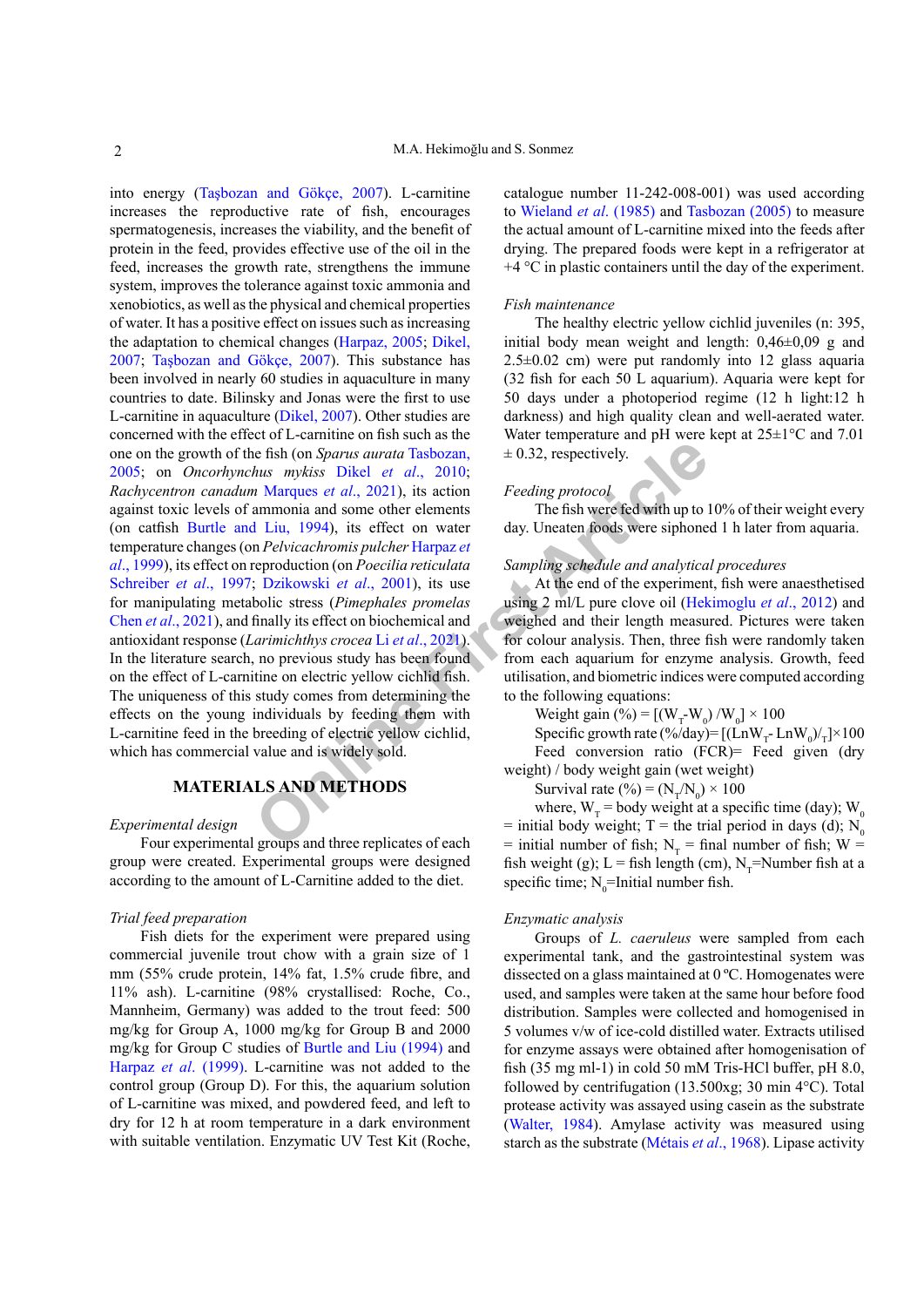was analysed using [Mckellar](#page-7-12) *et al*. (1986) as modified by Versaw *et al*[. \(1989\)](#page-8-9), using β-naphthyl caprylate as substrate. One unit of lipase activity was defined as 1 mg of β-naphthol released per minute. Enzyme activities were expressed as specific activities, i.e. U.mg-1 soluble protein. Protein was determined by the Bradford procedure [\(Bradford, 1976](#page-5-6)).

## *Color analysis*

**Online First Article** The fish was photographed at the beginning and end of the trial. In order not be affected by the ambient light, a vertical picture was taken of the fish, which was placed on a white background in a dark environment. Codak brand camera was used for picture shooting. Then, each picture was transferred to the computer and the dorsal region, and the tail stem region was marked with Microsoft 7 Professional Paint (version 6.1) program. These sections were analysed with the Color Analysis Professional program (Version 6, Roy Leizer), a program designed to analyse colour groups according to the visible spectrum. The resulting colours were grouped and ranked from the more dominant colour to less significant (Table II). Among the results obtained, the most dominant colour groups were evaluated.

#### *Statistical analysis*

Before statistical analysis, all data were tested for the normality of distribution and the homogeneity of variances. The data were statistically analysed using ANOVA and the treatment means were compared by Duncan's multiple range test. For enzyme and colour results, differences between groups were tested with Kruskal Wallis analysis of variance, one of the nonparametric tests. The significance level was taken as 0.05 in the analysis. All statistical analyses in the research were made using the IBM SPSS Version 25 program. Data were presented as mean  $\pm$ SD values, and differences were considered statistically significant at  $P < 0.05$ .

# **RESULTS**

#### *Growth and survival*

Growth parameters of electric yellow cichlid fed with different level of L-carnitine supplement are shown in [Figure 1](#page-2-0). Compared to the control group, all the levels of L-carnitine supplementation significantly increased the final body weight and final standard length, average live weight gain and specific growth rate. In terms of these measured values, while the groups were homogeneous at the beginning of the experiment, there was a difference between the groups at the end of the experiment ( $p<0.05$ ). It was found that the values of the proportional body

weight gain in the A, B, C, and D groups were  $0.31 \pm 0.05$ bd,  $0.34 \pm 0.04$  bd,  $0.46 \pm 0.06$  acd,  $0.27 \pm 0.04$  abc, respectively. When the specific growth at the end of the experiment was taken into consideration, group C was higher than the others. (A, B, C, D respectively  $0.86 \pm 0.06$  bd,  $0.92 \pm 0.05$ bcd,  $1.16 \pm 0.05$  cd,  $0.76 \pm 0.03$  abc).

The FCR values found at the end of the experiment were found to be  $1.42 \pm 0.04$ ,  $1.42 \pm 0.03$ ,  $1.39 \pm 0.05$  and  $1.27 \pm 0.05$ , in groups A, B, C, D, respectively.

# **Table I. Actual amount determined in feed after addition of L-Carnitine.**

| Group | L-Carnitine $(\% )$ |  |  |  |  |  |
|-------|---------------------|--|--|--|--|--|
|       | 1.66                |  |  |  |  |  |
| в     | 3.52                |  |  |  |  |  |
| ◯     | 2.34                |  |  |  |  |  |
|       | $45^{\circ}$        |  |  |  |  |  |

‡ Although L-carnitine was not added, it was found to be naturally present in the control feed.



<span id="page-2-0"></span>Fig. 1. Effect of L-carnitine on the body weight (a) and length (b) of *Labidochromis caeruleus*.

# *Digestive enzyme activities*

The activities of the protease, amylase, lipase are presented Figure 2.

On the final day for total protease the results were as follows. The protease activities increased 36% in Group A, 79% in Group B, 109% in Group C and 26% in Group D. Group C reached the highest value compared to the other groups and was significantly different from the other groups ( $p \le 0.05$ ). For lipase Group A increased by 60%, group A by  $75\%$ , Group C by  $80\%$ , and Group D by  $13\%$ . Group D reached a lower mean value than the other groups ( $p \le 0.05$ ). For amylase, Group A increased by 65%, Group B increased by 71%, Group C increased by 76%, Group C increased by 49%. Group D was significantly different from the other three groups, with the lowest mean ( $p \le 0.05$ ) when the means were compared. Group C and Group B gave higher mean values than the other groups ( $p \le 0.05$ ).

## *Color*

In the determinations made according to the Color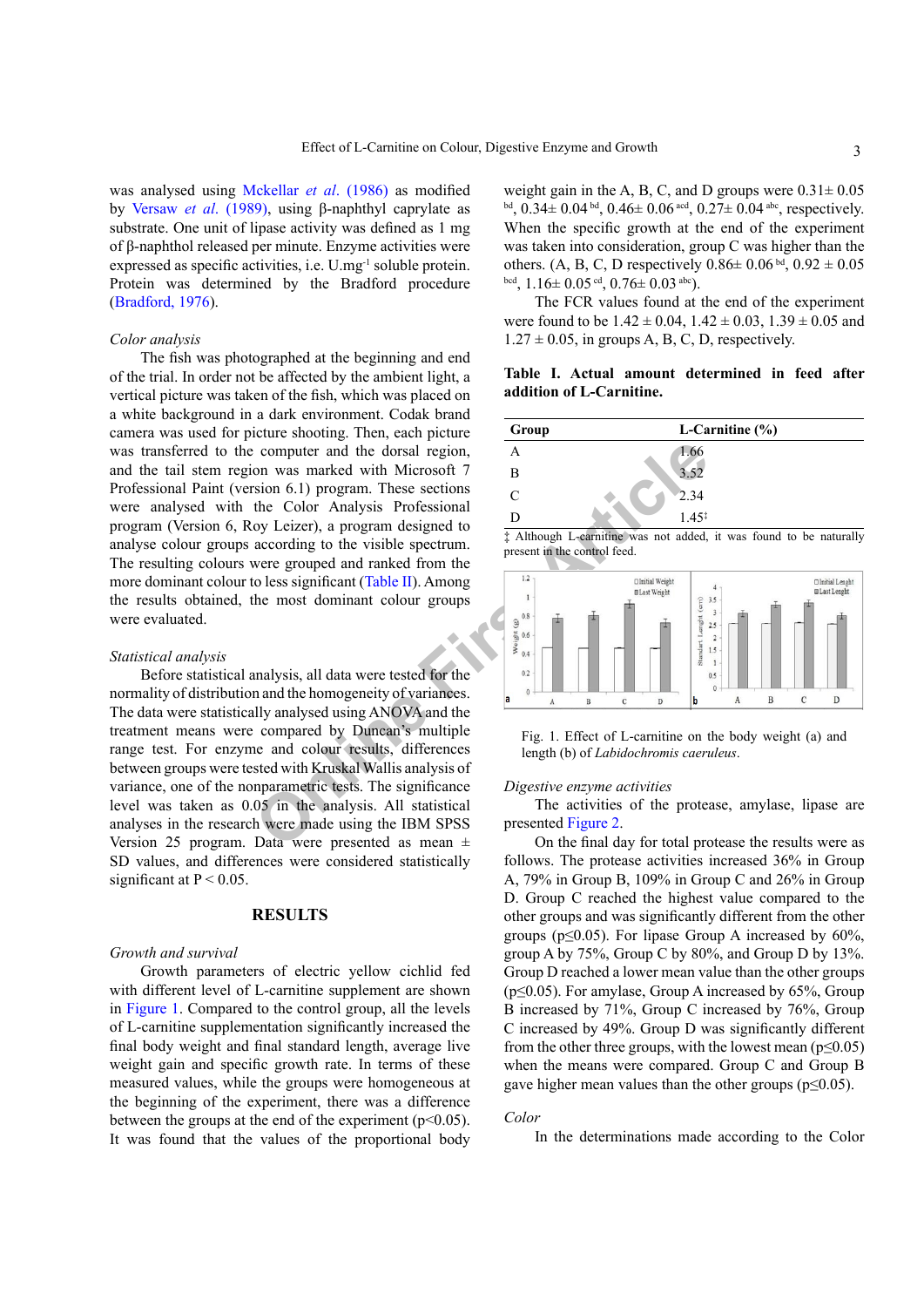Analysis Professional program, 4 colour groups and the sub-colours under these colour groups were detected. Their RGB (red, green, blue) and HSL (hue, saturation, lightness) values are given in the table below. At the beginning of the experiment, the fish had the brass subgroup colour of the yellow colour group with a density of over 50% as the dominant colour. At the end of the experiment, the colours found for each group are given in [Table II](#page-3-0). A small amount of green group colour, which was not seen in group D, was detected.



<span id="page-3-1"></span>Fig. 2. Effect of L-Carnitine on specific activities of total protease, lipase and amylase in *Labidochromis caeruleus*. Results are expressed as means $\pm$ SD (n=9) (P< 0.05). (lower letters indicate between group differences).

<span id="page-3-0"></span>**Table II. Determineded colour groups and RGB-HSL values of the trial fish.**

|                                |                   |  | <b>Red Green Blue Hue Saturation Lightness</b> |    |
|--------------------------------|-------------------|--|------------------------------------------------|----|
| Yellow                         | 188 202 138 73 38 |  |                                                | 67 |
| Green                          | 139 151 117 76 48 |  |                                                | 30 |
| Orange vellow 152 156 69 63 39 |                   |  |                                                | 44 |
| Orange brown 128 114 67 62     |                   |  | -32.                                           | 38 |

While yellow (brass) was the dominant colour in all groups initially, it was determined that it decreased considerably in each group at the end of the experiment. Although it decreased compared to baseline in group D, it was found to be more than 50% concentrated in the dorsal and ventral regions ([Fig. 3](#page-3-2)).

Orange yellow (dark tan) was found in all regions of group C fish at a meagre rate (20%) at the beginning of the experiment. At the end of the experiment, it was determined that the same rates were maintained in the same regions. This colour, which was not found in the other groups initially, showed itself at the end of the experiment. This colour appeared over 50% in the caudal region of group A

and the ventral region of group B.



<span id="page-3-2"></span>Fig. 3. Effect of L-carnitine on colour pattern distribution in fish at the end of the trial (%).

Orange brown (desert) was initially found in the caudal region at a meagre rate (20%) only in group D. At the end of the experiment, this colour appeared. It was detected as 50% or more in the dorsal and ventral regions in groups A and C, and 50% or more in the caudal region in groups B and D. In general, it was seen that this colour was more dominant in group A than in other groups. It was observed that this colour was the dominant colour in group C following group A. In groups B and D, it was detected intensely only in the caudal region.

According to the analysis results, a correlation test was performed to measure the effect of L-carnitine supplemented feeds on the colour of the fish. Accordingly, the correlation between L-carnitine and the colours on the upper part of the dorsal fin, the dorsal region, the ventral region, and the orange brown (desert) colour dominant at the base of the tail were found 0.6, 0.7, 0.2, respectively. There was no significant difference between the groups regarding all these characteristics (p>0.05).

### *Survival*

When counting the survivors at the end of the experiment, groups A, B, C and D are found to be 90%, 89%, 87% and 83%, respectively. Although carnitine had an effect on survival (R2=0.74), the results were not significant in terms of difference between groups ( $p \ge 0.05$ ).

# **DISCUSSION**

In the present study, electric yellow cichlid displayed noticeably increased growth performance (WG, SLG, SGR) than the control group. All levels of L-carnitine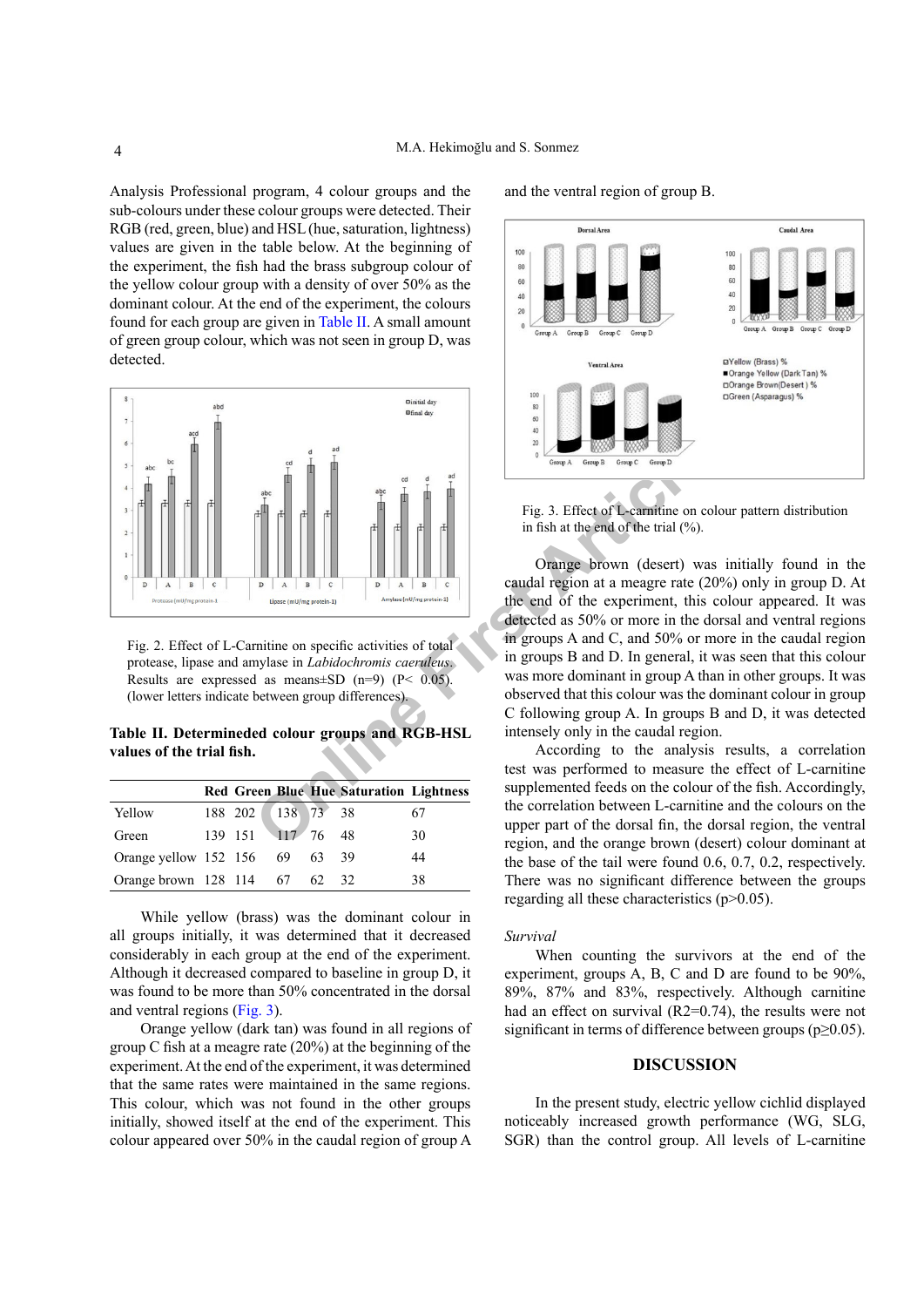administration resulted in an appreciable effect on the fish. Considering these results on growth performance and survival rate; *Labeo rohita* [\(Keshavanath and Renuka,](#page-7-13) [1998\)](#page-7-13), *Oreochromis niloticus* (Becker *et al*[., 1999](#page-5-7); Dikel *et al*[., 2003](#page-6-8)), *Sparus aurata* ([Taşbozan, 2005](#page-8-6)), *Cyprinius carpio* ([Asgharimoghadam](#page-5-8) *et al*., 2014) and *Ctenopharyngodon idella* ([Aksoy, 2006](#page-5-9)), *Moina micrura* (Savas *et al*[., 2001](#page-8-10)) and *Sander lucioperca* ([Akbari](#page-5-10) *et al*., [2014\)](#page-5-10) is similar to previous studies. However, studies with *Oncorhynchus mykiss* ([Schuhmacher and Gropp, 1998](#page-8-11); [Ozoria](#page-7-14) *et al*., 2012), *Clarias gariepinus* ([Ozoria](#page-7-14) *et al*., [2012\)](#page-7-14), *Oreochromis mossambicus* ([Tekle, 2004](#page-8-12); [Yang](#page-9-2) *et al*[., 2009\)](#page-9-2), *Marsupenaeus japonicus* ([Yağcıoğlu and Aktaş,](#page-9-3) [2006\)](#page-9-3), *Carassius auratus* ([Arslan, 2012](#page-5-11)) that concluded L-carnitine did not affect growth. So some studies have reported contrasting results regarding our findings related to increased growth rate.

Examp[l](#page-8-17)e 1.1 So [s](#page-5-8)ome studies have the carpio (Sabzi et al., 2017). Our st<br>sults regarding our findings related<br>growth values were increased c<br>e.<br>**Example 1.1 So some studies** in species such as<br> $\epsilon$  Evernandez et al., 1992 It has been obtained from studies in species such as *Scophthalmus maximus* (Fernandez *et al*., 1992), *Clarias gariepinus* (Torreele *et al*., 1993), *Oreochromis niloticus* x *Oreochromis aureus* hybrids (Becker *et al*., 1999), *Morone chrysops* x *Morone saxatilis* hybrids (Twibell and Brown, [2000\)](#page-8-14), *Sparus macrocephalus* (Ma *et al*., 2008), *Cirrhinus mrigala* (Singh *et al*[., 2008](#page-8-15)), *Oncorhynchus mykiss* (Hajiabadi *et al*[., 2010](#page-6-10)) and *Bidyanus bidyanus* (Yang *et al*., [2012\)](#page-9-4) that L-carnitine increases body weight gain. Our study, which was similar to these studies in terms of results, determined that all groups had more weight gain than the control group. In addition, there was more growth in length than in the control group. Contrary to these studies, the negative effects of L-carnitine on body weight gain were observed in hybrid tilapia (*Oreochromis niloticus* x *Oreochromis aureus*) (Schlechtriem *et al*., [2004\)](#page-8-16), *Clarias gariepinus* (Yilmaz *et al*., 2004), Caspian white fish (*Rutilus frisii kutum*) (Nekoubin *et al*., 2012) and *Oreochromis niloticus* (Erdogan *et al*., 2015).

This result in the experiment, shows similarities to the study of *Oreochromis niloticus* ([El-Sayed](#page-6-12) *et al*., 2010) and *Oreochromis mossambicus* juveniles ([Jayaprakas](#page-7-17) *et al*., [1996\)](#page-7-17) were fed L-carnitine supplemented feed, bodyweight increased as L-carnitine amount. Nevertheless, contrary to our findings, study of Zang *et al*[. \(2005\)](#page-9-6) (*Brachionus rotundiformis*) and [Aksoy \(2006\)](#page-5-9) (*Ctenopharyngodon idella*) reported that L-carnitine had no effect on fish weight.

[Gaylord and Gatlin \(2000a](#page-6-13),[b\)](#page-6-14) reported that the amount of fat in the feed they gave hybrid striped bass (*Morone chrysops* x *Morone saxatilis*) affected growth while adding l-carnitine was not influential. However, We think that the growth performance of our fish is also related to the good use of the amount of oil that we added to their feed in the growing period. [Harpaz \(2005\)](#page-7-6) and [Chen](#page-6-15) *et* 

*al*[. \(2020a,b\)](#page-6-15) showed carnitine supplementation affect the growth of fish because it increased the utilization of energy as a result of the increased fatty acid oxidation in the cell. Our study in this situation parallels with some studies; for example, [Torreele](#page-8-13) *et al*. (1993) stated that the benefit to be gained by adding L-carnitine to African catfish (*Clarias gariepinus*) feeds on the level of fat in the feed. In their study, it was determined that the growth was increased when the addition of L-carnitine at 500 mg/kg or more and the 9.6% fat ratio was combined, or the combination of 684 mg/kg L-carnitine and above with 15.5% oil level was effective on the growth of fish. In a similar study, the body composition was improved by adding 10% fat and 1000 mg of l-carnitine kg−1 to the feeds of juvenile *Cyprinus carpio* (Sabzi *et al*., 2017). Our study found that the feed's growth values were increased compared to the control group when the fat ratio in the feed was kept at 14%, and L-carnitine was added to the feed at different rates.

Another value in growth performance is SGR, and in this study as well, it was determined that L-carnitine had a positive effect on SGR. The SGR finding of this study; *Huso huso* (Mohseni *et al*., 2008), *Sander lucioperca* (Akbari *et al*., 2014), *Sparus aurata* ([Taşbozan, 2005](#page-8-6)), *Ctenopharyngodo*n *idella* ([Aksoy, 2006](#page-5-9)), *Cyprinus carpio* (Asgharimoghadam *et al*., 2014), *Oncorhynchus mykiss* (Haji-Abadi *et al*., 2010) and *Oreochromis niloticus* ([El-](#page-6-12)Sayed *et al*., 2010) support the previous studies. Group A, B and C in our experiment showed that they utilize the feed better with the FCR value higher than the control group.

In our study, we reached a similar conclusion with Bilguven (2002) finding that feeding with L-carnitine feed increases the amylolytic activity of rainbow trout fry, and we found that our experimental groups had more enzyme activities than the control group. When the amount of L-carnitine in the feed of *Oreochromis mossambicus* fry is increased, digestive enzymes also increase [\(Jayaprakas](#page-7-17) *et al*[., 1996\)](#page-7-17). This information explains that the enzymes in our study increased more than the control group depending on the amount of L-carnitine. [Renuka \(1992\)](#page-7-18) proved the growth parameters of *Labeo rohita* increases parallel to the enzyme activity increases. Our trial results support a similar situation. This can be explained as follows: L-carnitine increases the growth rate by stimulating the energy metabolism. Our finding that the amount of L-carnitine added to the diet increases the enzyme activities in fish is similar to the findings of the study of [Sanches](#page-8-18) *et al*. (2021) with nil tilapia juveniles. In adult *Dicentrarchus labrax*, the addition of L-carnitine increases the activity of the enzyme responsible for the digestion of fats 3 times, but there is no change in the fat levels in the tissues (Dias *et al*[., 2001](#page-6-16)). In our study, the lipase enzyme increased between 1.5 and 2 times in groups with L-carnitine addition. Addition of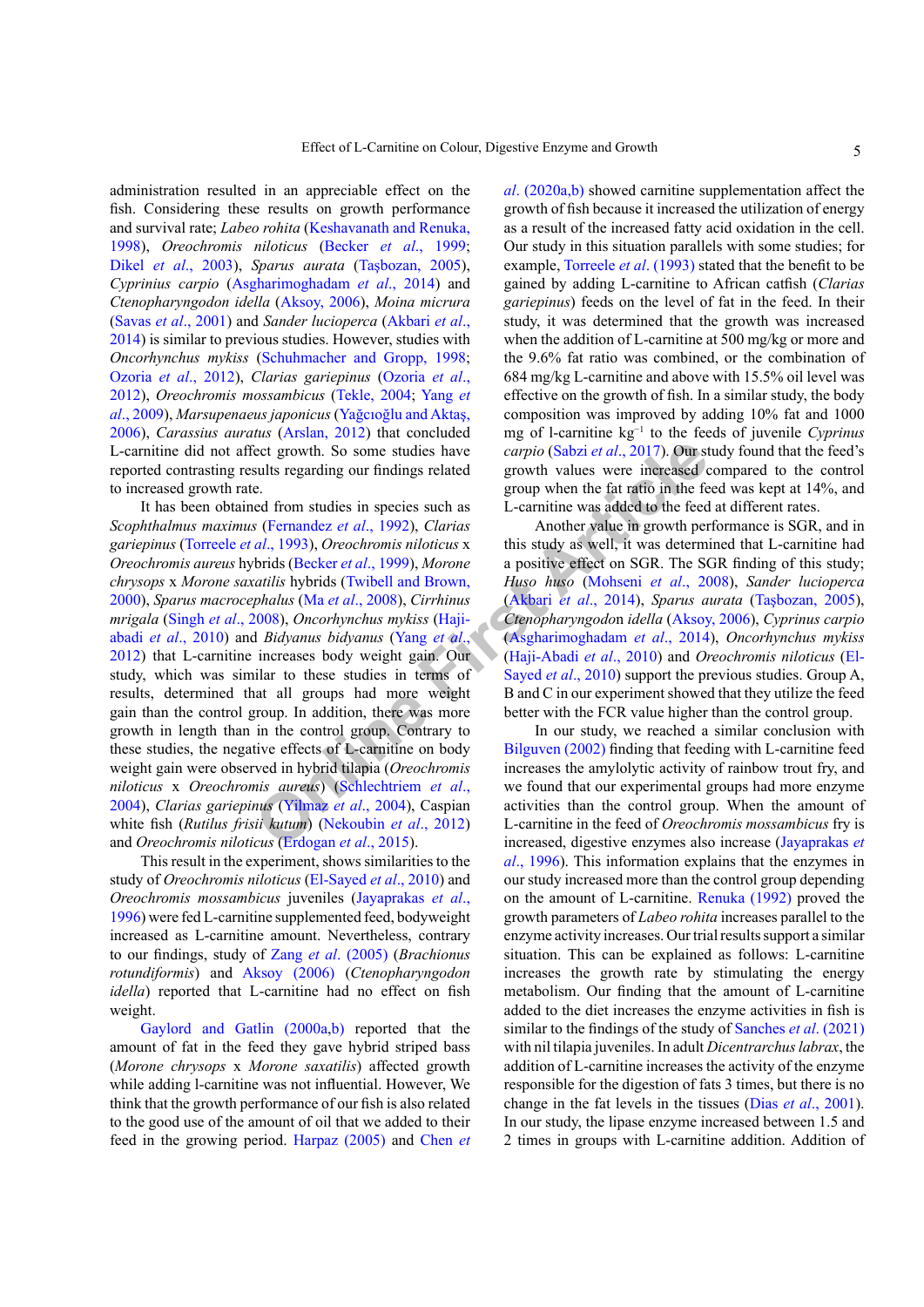0.02% L-carnitine to feed containing 14% fat to be used in the feeding of juvenile largemouth bass (*Micropterus*  salmoides) increases oil utilization and growth [\(Chen](#page-6-15) *et al*[., 2020a](#page-6-15),b). In our experiment, group C fed with 0.02% L-Carnitine added feed showed higher growth performance than the other groups. It has been reported that the amylase enzyme activity in *Oncorhynchus mykiss* offspring is quite high, which increases as the fish grows and reaches a maximum when it reaches 100 g ([Yungul](#page-9-0) *et al*[., 2017\)](#page-9-0). In this study, a positive correlation was found between the amount of amylase enzyme and live weight in all groups. According to these results, we can conclude that L-carnitine added feeds are generally better digested.

L-carnitine, which plays an important role in fat metabolism, also increases the effect of fat-soluble carotenoids on the color of fish (Sigugisladottir *et al*., [1997;](#page-8-19) [Shadidi](#page-8-20) *et al*., 1998). At the end of our study, it was determined that L-carnitine may have a 27% effect on the color of fish  $(p>0.05)$ .

# **CONCLUSION**

**Example 18 and 18 and 18 and 18 and 18 and 18 and 18 and 18 and 18 and 18 and 18 and 18 and 18 and 18 and 18 and 18 and 18 and 18 and 18 and 18 and 18 and 18 and 18 and 18 and 18 and 18 and 18 and 18 and 18 and 18 and 18** It was concluded that adding L-carnitine to feed had many positive effects such as on the increase in growth and more intense colour of electric yellow cichlid fry in the developmental period used in this study. As a result we can suggest that 2000 mg/kg L-carnitine has a positive effect on growth for electric yellow cichlid juveniles´ growth.

# **ACKNOWLEDGEMENTS**

This research was also partially funded by Ege University, Turkey (Project number 16-SUF-24). Thanks to Prof. Dr Cuneyt Suzer for enzyme analysis and Prof. Dr Kursat Firat for colour analysis.

## *Statement of conflıct interest*

The authors have declared no conflict of interest.

# **REFERENCES**

- <span id="page-5-10"></span>Akbari, M., Zakipour, E., Sourinejad, I., Azimi Rad, M., Efatpanah, E. and Khanjani, M.H., 2014. Growth performance and body composition of pikeperch (*Sander lucioperca*) fingerlings under dietary L-carnitine. *J. Persian Gulf (Mar. Sci.)*, **5**: 57-64.
- <span id="page-5-3"></span>Akpinar, M.A., Gorgun, S. and Dag, S., 2009. Determination of liver lipase enzyme (E.C 3.1.1.3) activity of adult and immature rainbow trout *Oncorhynchus mykiss* (Osteichthyes: Salmonidae). *Selcuk Univ. Sci. Fac. J*., **34**: 101-106.

<span id="page-5-9"></span>Aksoy, Y., 2006. *Determination of growth performance* 

*of grass carp* (Ctenopharingodon idella) *fed wıth the dıet prepared wıth L-carnitine*. Master thesis Department of Fisheries Institute of Naturel and Applied Sciences University of Cukurova, Turkey.

- <span id="page-5-1"></span>Aksu, İ.B., 2008. *Investigation of growth parameters and digestive enzymes activity in different sea bass* (Dicentrarchus labrax *L.) larval culture systems applied in Turkey*. Master thesis, Ege University, Institute of Naturel and Applied Sciences, Turkey.
- <span id="page-5-2"></span>Aktulun, S., 2007. *Changes in digestive enzymes activity detected during the larval period in Sivri-nosed bream* (Diplodus puntazzo, *Cetti 1777*) *fish*. PhD thesis. Institute of Naturel and Applied Sciences, Ege University, Turkey.
- <span id="page-5-5"></span>Amiza, M. A., Galani, D., and Owusu-Apenten, R.K., 1997. Cod (*Gadus morhua*) trypsin heat inactivation: A reaction kinetic study. *J. Fd. Biochem*., **21**: 273- 288. [https://doi.org/10.1111/j.1745-4514.1997.](https://doi.org/10.1111/j.1745-4514.1997.tb00209.x) tb00209.x
- <span id="page-5-4"></span>An, H., Seymour, T., Wu, J. and Morrissey, T., 1994. Assay systems and characterization of pacific whiting (*Merluccius productus*) protease. *J. Fd. Sci*., **59**: 277-281. [https://doi.org/10.1111/j.1365-2621.1994.](https://doi.org/10.1111/j.1365-2621.1994.tb06947.x) tb06947.x
- <span id="page-5-11"></span>Arslan, M.N., 2012. *Determination of growth performance of goldfish* (Carassius auratus L.1758) *fish fed with l-carnitine added feeds at different rates*. Master thesis, Institute of Naturel and Applied Sciences, Akdeniz University, Turkey.
- <span id="page-5-8"></span>Asgharimoghadam, A., Golkary, M., Kermani K.S., Hashemijokar, S., Nouriaboozari, Z. and Asgharimoghadam, A., 2014. Effects of dietary L-carnitine supplementation on growth performance and survival rate in common carp (*Cyprinus carpio*  Linneaus 1758). *Res. J. Agric. Environ. Manage*., **3**: 197-200.
- <span id="page-5-0"></span>Bangerder, D.L., 2007. *Know your stuff freshwater tropical fish Cichlids.* Retrieved from [http://](http://freepdfbooks.tripod.com/downloads/cichlids.pdf) [freepdfbooks.tripod.com/downloads/cichlids.pdf](http://freepdfbooks.tripod.com/downloads/cichlids.pdf) (accessed 25 June 2021).
- <span id="page-5-7"></span>Becker, K., Schreiber, S., Angoni, C. and Blum, R., 1999. Growth performance and feed utilization response of *Oreochromis niloticus x Oreochromis aureus* hybrids to L-carnitine measured over a full fattening cycle under commercial conditions. *Aquaculture*, **174**: 313-322. [https://doi.org/10.1016/](https://doi.org/10.1016/S0044-8486(99)00019-8) [S0044-8486\(99\)00019-8](https://doi.org/10.1016/S0044-8486(99)00019-8)
- <span id="page-5-12"></span>Bilguven, M., 2002. *Feeds information feed technology and fish nutrition*. Academic Press, Turkey. pp. 1.
- <span id="page-5-6"></span>Bradford, M.M., 1976. A rapid sensitive method for the quantification of microgram quantities of protein utilizing the principle of protein-dye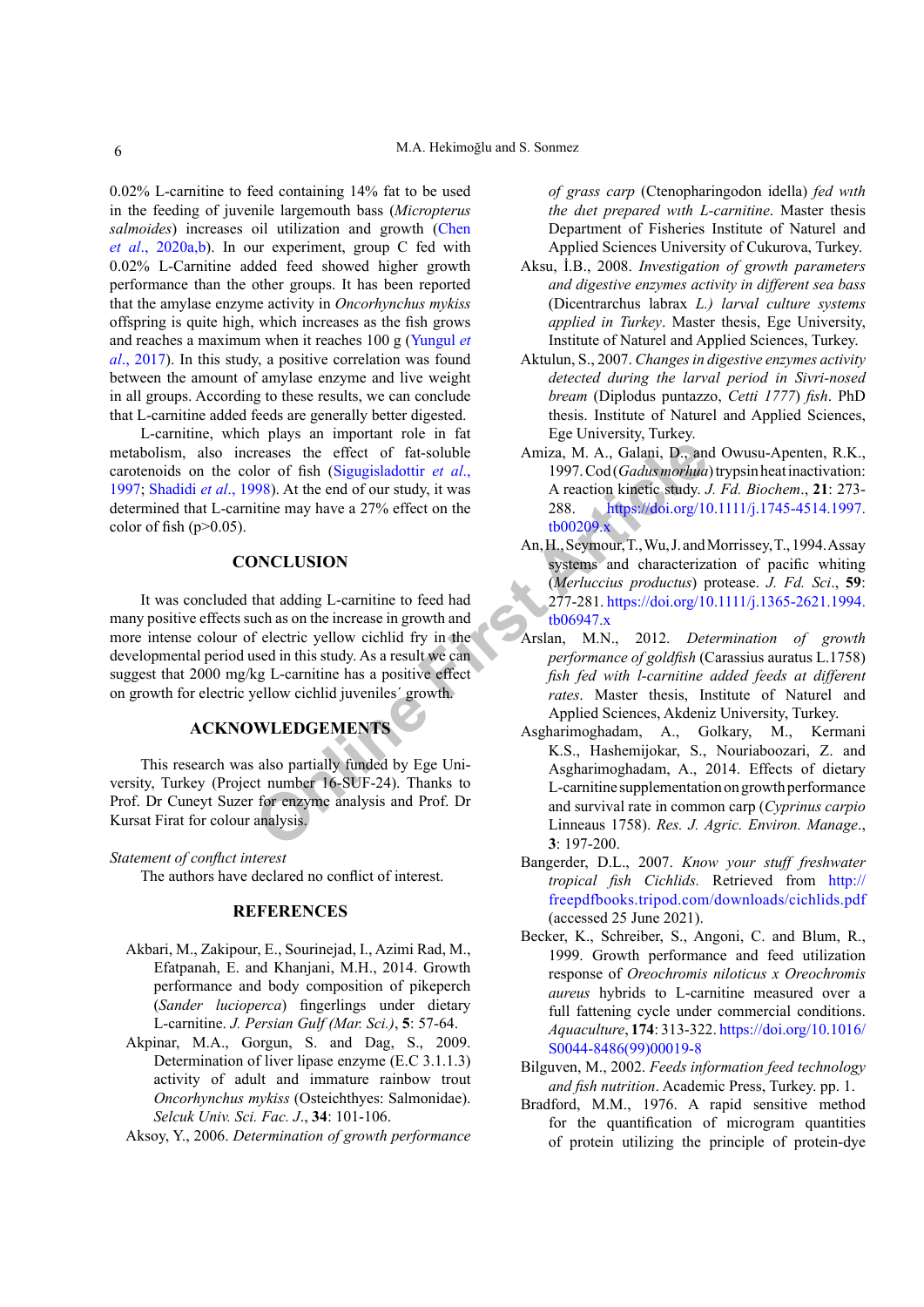binding. *Anal. Biochem*., **72**: 248-254. [https://doi.](https://doi.org/10.1016/0003-2697(76)90527-3) [org/10.1016/0003-2697\(76\)90527-3](https://doi.org/10.1016/0003-2697(76)90527-3)

- <span id="page-6-5"></span>Burtle, G.J. and Liu, Q., 1994. Dietary carnitine and lysine affect channel catfish lipid and protein composition. *J. World Aquacult. Soc*., **25**: 169- 174. [https://doi.org/10.1111/j.1749-7345.1994.](https://doi.org/10.1111/j.1749-7345.1994.tb00178.x) [tb00178.x](https://doi.org/10.1111/j.1749-7345.1994.tb00178.x)
- <span id="page-6-7"></span>Chen X., Ghonimy A., Wang Q., Guo Z., Yu T., Ma Y., Wang G., Farouk M. H. and Zhang D., 2021. L-carnitine inclusion manipulated metabolic stress in terms of cell viability, oxidative capacity, immune response and anti-apoptotic factors during thermal exposure in fathead minnow muscle cell line. *Aquac. Nutr*., **27**: 4. [https://doi.org/10.1111/](https://doi.org/10.1111/anu.13259) [anu.13259](https://doi.org/10.1111/anu.13259)
- <span id="page-6-15"></span>El-Sayed, A.M., Abdel-Hakim<br>
Wang A., 2020a. Effects of dietary<br>
ment by soybean oil and l-carnitine of growth performance, farty<br>
1 on growth performance, farty<br>
1 on growth performance, farty<br>
1 on growth performance, fa Chen Y, Sun Z, Liang Z, Xie Y, Su J, Luo Q, Zhu J, Liu Q., Han T. and Wang A., 2020a. Effects of dietary fish oil replacement by soybean oil and l-carnitine supplementation on growth performance, fatty acid composition, lipid metabolism and liver health of juvenile largemouth bass, *Micropterus salmoides*. *Aquaculture*, **516**: 734596. https://doi. [org/10.1016/j.aquaculture.2019.734596](https://doi.org/10.1016/j.aquaculture.2019.734596)
- Chen Y., Sun Z., Liang Z., Xie Y., Tan X., Su J., Luo Q., Zhu J., Liu Q. and Wang A., 2020b. Addition of L-carnitine to formulated feed improved growth performance, antioxidant status and lipid metabolism of juvenile largemouth bass, *Micropterus salmoides*. *Aquaculture*, **518**: 734434. <https://doi.org/10.1016/j.aquaculture.2019.734434>
- <span id="page-6-1"></span>Chiu, S.T. and Pan, B.S., 2002. Digestive protease activities of juvenile and adult eel (*Anguilla japonica*) fed with floating feed. *Aquaculture*, **205**: 141-156. https://doi.org/10.1016/S0044- [8486\(01\)00669-X](https://doi.org/10.1016/S0044-8486(01)00669-X)
- <span id="page-6-0"></span>Clark, J., Macdonald, N.L. and Stark, J.R., 1985. Metabolism in marine flatfish III. Measurement of elastase activity in the digestive tract of *Solea solea* L. *Comp. Biochem. Physiol*., **81B**: 695-700. [https://](https://doi.org/10.1016/0305-0491(85)90389-X) [doi.org/10.1016/0305-0491\(85\)90389-X](https://doi.org/10.1016/0305-0491(85)90389-X)
- <span id="page-6-16"></span>Dias, J., Arzel, J., Corraze, G., and Kaushik, J., 2001. Effects of dietary L-carnitine supplementation on growth and lipid metabolism in European sea bass (*Dicentrarchus labrax*). *Aquacult. Res*., **32** (**Suppl. 1**): 206-215. [https://doi.org/10.1046/j.1355-](https://doi.org/10.1046/j.1355-557x.2001.00016.x) [557x.2001.00016.x](https://doi.org/10.1046/j.1355-557x.2001.00016.x)
- <span id="page-6-3"></span>Dikel, S., 2007. *Use of L-carnitine in aquaculture.*[https://](https://www.researchgate.net/publication/272160671_L_carnitine_nedir) [www.researchgate.net/publication/272160671\\_L\\_](https://www.researchgate.net/publication/272160671_L_carnitine_nedir) [carnitine\\_nedir](https://www.researchgate.net/publication/272160671_L_carnitine_nedir) (accessed 4 April 2020).
- <span id="page-6-8"></span>Dikel, S., Alev, M.V., Kiris, G.A. and Celik, M., 2003. Effects of L-carnitine on the fattening performance of Nile tilapia (*Oreochromis niloticus*) in cage

conditions. *Turk. J. Vet. Anim. Sci. Tubitak*, **27**: 663-669.

- <span id="page-6-4"></span>Dikel, S., Unalan, B., Eroldogan, O.T., and Ozluer Hunt A., 2010. Effects of dietary L-carnitine supplementation on growth, muscle fatty acid composition and economic profit of rainbow trout (*Oncorhynchus mykiss*). *Turk. J. Fish. aquat. Sci*., **10**: 173-180.
- <span id="page-6-6"></span>Dzikowski, R., Hulata G., Karplus I., and Harpaz S., 2001. Effect of temperature and dietary l-carnitine supplementation on reproductive performance of female guppy (*Poecilia reticulata*). *Aquaculture*, **199**: 323-332. [https://doi.org/10.1016/S0044-](https://doi.org/10.1016/S0044-8486(01)00561-0) [8486\(01\)00561-0](https://doi.org/10.1016/S0044-8486(01)00561-0)
- <span id="page-6-12"></span>El-Sayed, A.M., Abdel–Hakim, N.F., Abo- State, H.A., El- Kholy, K.F. and Al-Azab, D.A., 2010. Effects of L-carnitine on growth performance of nile tilapia (*Oreochromis niloticus*) fingerlings fed basal diet or diets containing decreasing protein levels. *Am. J. Sci*., **6**: 165-172.
- <span id="page-6-11"></span>Erdogan, F., Kanyilmaz, M., Aydın, B., Erdogan, M., Aksoy, A. and Gumus, E., 2015. Effect of dietary supplementation of L-carnitine on growth, feed utilisation and liver histology in Nile tilapia *Oreochromis niloticus* (Linnaeus, 1758) fry. *Indian J. Fish*., **62**: 123-127.
- <span id="page-6-9"></span>Fernandez, P.C.A., Martinez, T.C. and Sola, E., 1992. Effect on growth and muscle contents of turbot (*Scophthalmus maximus*) using diets with different levels of fat, Tocopherol and L-carnitine, Mariculture Commitee, DF1992/G81. *Int. Council Expl. Sea*, **92**: 10.
- <span id="page-6-13"></span>Gaylord, T.G., and Gatlin, D.M., 2000a. Effects of dietary carnitine and lipid on growth and body composition of hybrid striped bass (*Morone chrysops*  $\mathcal{L}$  *X* Morone saxatilis  $\mathcal{L}$ . *Fish Physiol. Biochem*., **22**: 297-302.
- <span id="page-6-14"></span>Gaylord, T.G., and Gatlin, D.M., 2000b. Dietary lipid level but not Lcarnitine affects growth performance of hybrid striped bass (*Morone chrysops ♀ X Morone saxatilis* ♂). *Aquaculture*, **190**: 237-246. [https://doi.org/10.1016/S0044-8486\(00\)00404-X](https://doi.org/10.1016/S0044-8486(00)00404-X)
- <span id="page-6-2"></span>Gjellesvik, D.R., Lombardo, D., and Walther B.T., 1992. Pancreatic bile salt dependent lipase from cod (*Gadus morhua*) purification and properties. *Biochim. biophys. Acta*, **1124**: 123-134. [https://doi.](https://doi.org/10.1016/0005-2760(92)90088-D) [org/10.1016/0005-2760\(92\)90088-D](https://doi.org/10.1016/0005-2760(92)90088-D)
- <span id="page-6-10"></span>Haji-abadi, S.M.A.J., Soofiani, N.M., Sadeghi, A.A., Chamani, M. and Riazi, G.R., 2010. Effects of supplemental dietary L-carnitine and ractopamine on the performance of juvenile rainbow trout, *Oncorhynchus mykiss*. *Aquacult. Res*., **41**: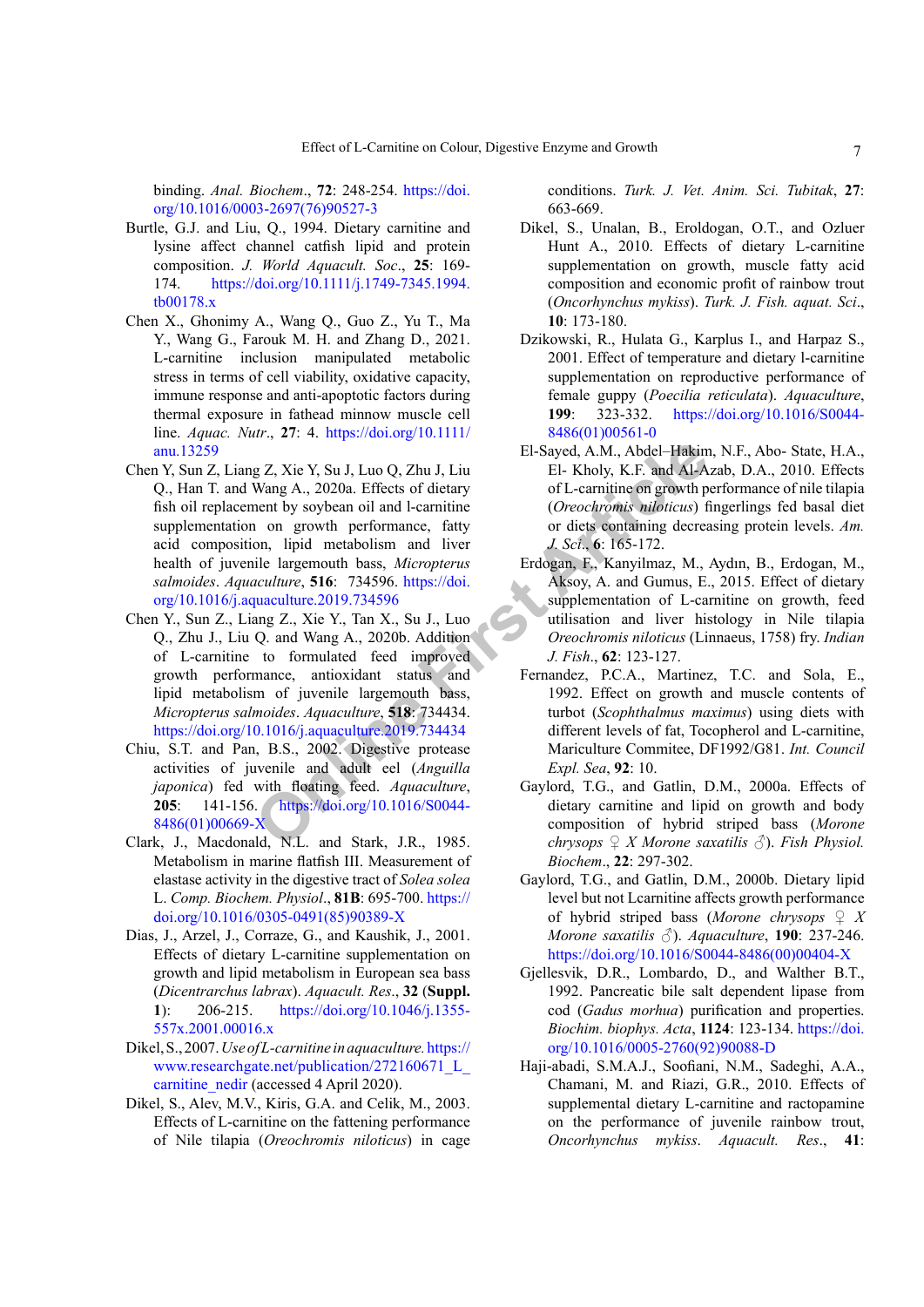1582-1591. [https://doi.org/10.1111/j.1365-](https://doi.org/10.1111/j.1365-2109.2009.02462.x) [2109.2009.02462.x](https://doi.org/10.1111/j.1365-2109.2009.02462.x)

- <span id="page-7-6"></span>Harpaz, S., 2005. L-carnitine and its attributed functions in fish culture and nutrition. A review. *Aquaculture*, **249**: 3–21. [https://doi.org/10.1016/j.](https://doi.org/10.1016/j.aquaculture.2005.04.007) [aquaculture.2005.04.007](https://doi.org/10.1016/j.aquaculture.2005.04.007)
- <span id="page-7-8"></span>Harpaz, S., Becker, K., and Blum, R., 1999. The effect of dietary L-carnitine supplementation on cold tolerance and growth of the ornamental cichlid fish Pelvicachromis pulcher-preliminary results. *J. Therm. Biol*., **24**: 57-62. [https://doi.org/10.1016/](https://doi.org/10.1016/S0306-4565(98)00038-2) [S0306-4565\(98\)00038-2](https://doi.org/10.1016/S0306-4565(98)00038-2)
- <span id="page-7-10"></span>Hekimoglu, M.A., and Ergun, M., 2012. Evaluation of clove oil as anaesthetic agent in fresh water angelfish, *Pterophyllum scalare*. *Pakistan J. Zool*., **44**: 1297-1300.
- <span id="page-7-17"></span>Jayaprakas V., and Chithambaran S., 1996. Effect of dietary L-carnitine on growth and reproductive performance of male *Oreochromis mossambicus* (Peters). *Fish. Technol.*, **33**: 84-90.
- <span id="page-7-13"></span>Keshavanath, P., and Renuka, P., 1998. Effect of dietary L-carnitine supplements on growth and body composition of fingerling rohu, *Labeo rohita* (Hamilton). *Aquacult. Nutr*., **4**: 83–87. https://doi. [org/10.1046/j.1365-2095.1998.00052.x](https://doi.org/10.1046/j.1365-2095.1998.00052.x)
- <span id="page-7-0"></span>Kocher, T.D., 2004. Adaptive evolution and explosive speciation: The cichlid fish model. *Nat. Rev. Genet*., **5**: 288-298. https://doi.org/10.1038/nrg1316
- <span id="page-7-1"></span>Kuraku, S., and Meyer, A., 2008. Genomic analysis of cichlid fish natural mutants. *Curr. Opin. Genet. Dev*., **18**: 551–558. https://doi.org/10.1016/j. [gde.2008.11.002](https://doi.org/10.1016/j.gde.2008.11.002)
- <span id="page-7-9"></span><span id="page-7-2"></span>Li X., Chen Q., Chen Q., Mai K., and Ai Q., 2021. Effects of dietary terrestrial oils supplemented with l-carnitine on growth, antioxidant capacity, lipid metabolism and inflammation in large yellow croaker (*Larimichthys crocea*). *Br. J. Nutr*., **125**: 732–742. [https://doi.org/10.1017/](https://doi.org/10.1017/S0007114520003244) [S0007114520003244](https://doi.org/10.1017/S0007114520003244)
- <span id="page-7-15"></span><span id="page-7-14"></span><span id="page-7-4"></span>Ma, J.J., Xu, Z.R., Shao, Q.J., Xu, J.Z., Hung, S.S.O., Hu, W.L. and Zhuo, L.Y., 2008. Effects of dietary supplemental L-carnitine on growth perofrmance, body composition and antioxidant status in juvenile black sea bream, *Sparus macrocephalus*. *Aquacult. Nutr*., **14**: 464-471. [https://doi.org/10.1111/j.1365-](https://doi.org/10.1111/j.1365-2095.2007.00551.x) [2095.2007.00551.x](https://doi.org/10.1111/j.1365-2095.2007.00551.x)
- <span id="page-7-18"></span><span id="page-7-7"></span>Marques, V.H., Moreira, R.G., Branco, G.S., Honji, R.M., Rombenso, A.N., Viana, M.T., DeMello, P.H., Mata-Sotres, J.A. and Araújo, B.C., 2021. Different saturated and monounsaturated fatty acids levels in fish oil-free diets to cobia (*Rachycentron canadum*) juveniles: Effects in growth performance and lipid

metabolism. *Aquaculture*, **541**: 736843. [https://doi.](https://doi.org/10.1016/j.aquaculture.2021.736843) [org/10.1016/j.aquaculture.2021.736843](https://doi.org/10.1016/j.aquaculture.2021.736843)

- <span id="page-7-12"></span>McKellar, R.C. and Cholette, H., 1986. Determination of the extracellular lipases of *Pseudomonas fluorescens* spp. in skim milk with the beta-naphthyl caprylate assay. *J. Dairy Res.,* **53**: 301.
- Métais, P. and Bieth, J., 1968. Determination de I amylase par une microtechnique. *Ann. Biol. Clin.,*  **26**:133-142.
- <span id="page-7-16"></span><span id="page-7-11"></span><span id="page-7-5"></span><span id="page-7-3"></span>Mohseni, M., Ozorio, R.O.A., Pourkazemi, M. and Bai, S.C., 2008. Effects of dietary L-carnitine supplements on growth and body composition in beluga sturgeon (*Huso huso*) juveniles. *J. appl. Ichthyol*., **24**: 646–649. [https://doi.org/10.1111/](https://doi.org/10.1111/j.1439-0426.2008.01121.x) j.1439-0426.2008.01121.x
- *phyllum scalar[e](https://doi.org/10.1038/nrg1316). Pakistan J. Zool.* 5.1439-0426.2008.01121.x<b[r](https://doi.org/10.1046/j.1365-2095.1998.00052.x)>
Chithambaran S., 1996. Effec[t](https://doi.org/10.1002/jsfa.1515) of Susheela, M., 2003. Lip<br>
time on growth and reproductive issues of bour species of<br> *Chinol.*, 33: 84-90. Va[le](https://doi.org/10.1111/j.1439-0426.2008.01121.x)nciennes, 1847), Nayak, J., Vishwanathan, P.G.N., Ammu, K. and Susheela, M., 2003. Lipase activity in different tissues of four species of fish: Rohu (*Labeo rohita*  Hamilton, 1822), oil sardine (*Sardinella longiceps*  Valenciennes, 1847), mullet (*Liza subviridis*  Valenciennes, 1836) and Indian mackerel (*Rastrelliger kanagurta* Cuvier, 1816). *J. Sci. Fd. Agric*., **83**:1139-1142. [https://doi.org/10.1002/](https://doi.org/10.1002/jsfa.1515) jsfa.1515
	- Nekoubin, H., Hatefi, S., Javeheri, S. and Sudagar, M., 2012. Effects of dietary l-carnitine supplementation on body composition and growth performance in caspian sea kutum (*Rutilus firsii kutum*). *Glob. Vet*., **8**: 276-279.
	- Noda, M., and Murakami K., 1981. Studies of proteinases from the digestive organs of sardine. Purification and characterization of two acid proteinase from the stomach. *Biochem. biophys. Acta*, **658**: 27–32. [https://doi.org/10.1016/0005-2744\(81\)90246-1](https://doi.org/10.1016/0005-2744(81)90246-1)
	- Oliver, M.K., 1975. *Labidochromis textilis*, a new cichlid fish (Teleostei: Cichlidae) from lake Malawi. *Proc. biol. Soc. Wash*., **88**: 319-330.
	- Ozorio, R.O.A., Escorcio, C., Bessa, R.J.B., Ramos, B. and Gonçalves J.F.M., 2012, Comparative effects of dietary L-carnitine supplementation on diploid and triploid rainbow trout (*Oncorhynchus mykiss*), *Aquacult. Nutri.,* **18**: 189-201.
	- Pujante, I.M., Lopez, M.D., Mancera, J.M. and Moyano, F.J., 2017. Characterization of digestive enzymes protease and alpha-amylase activities in the thick-lipped grey mullet (*Chelon labrosus*, Risso 1827). *Aquacult. Res*., **48**: 367-376. [https://doi.](https://doi.org/10.1111/are.13038) [org/10.1111/are.13038](https://doi.org/10.1111/are.13038)
	- Renuka, P., 1992. *Effect of L-carnitine on growth and body composition of rohu*, Laheo rohita *(Ham.).*  M.F. Sc. thesis, University of Agricultural Sciences, Bangalore.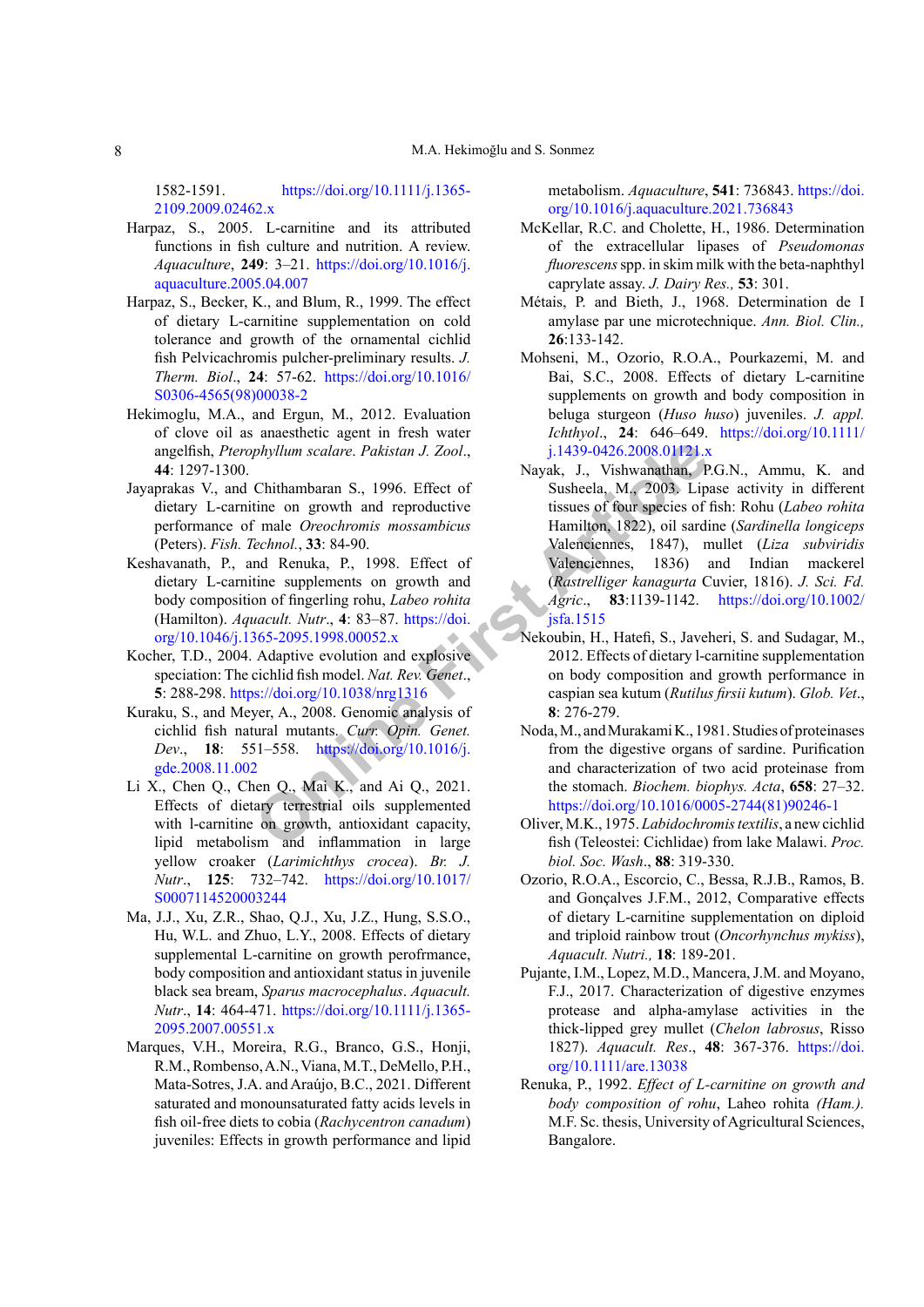- <span id="page-8-17"></span>Sabzi, E., Mohammadiazarm, H., and Salati, A.P., 2017. Effect of dietary l-carnitine and lipid levels on growth performance, blood biochemical parameters and antioxidant status in juvenile common carp (*Cyprinus carpio*). *Aquaculture*, **480**: 89-93. <https://doi.org/10.1016/j.aquaculture.2017.08.013>
- <span id="page-8-18"></span>Sanchez, M.S.S., Lins-Rodrigues, M., Pessini, J.E., Bittencourt, F., Boscolo, W.R. and Signor, A., 2021. Dietary supplementation with L-carnitine for Nile tilapia juveniles. *Aquaculture*, **539**: 736616. <https://doi.org/10.1016/j.aquaculture.2021.736616>
- <span id="page-8-10"></span>Savas, S., Erdogan, O., and Cicek, N.L., 2001. Effects of L-carnitine on growth of individually cultured cladoceran, *Moina micrura*. *Isr. J. Aquacult*., **IIC**: 63.2011.614.
- <span id="page-8-16"></span>resler, V., [Fi](https://doi.org/10.1016/S0742-8413(96)00230-7)shelson, L., Rosenfeld, ratio and Compositions, F., K., 2004. Protective effects of *arowth performance*<br>
ine on tilapia hybrids (*Oreochromis* compositions of *sea bread with L-ca*<br> *Evels, PhD Thesis, Insti* Schlechtriem, C., Bresler, V., Fishelson, L., Rosenfeld, M., and Becker, K., 2004. Protective effects of dietary L-carnitine on tilapia hybrids (*Oreochromis niloticus x Oreochromis aureus*) reared under intensive pond-culture conditions. *Aquac. Nutr*., **10**: 55-63. https://doi.org/10.1046/j.1365- [2095.2003.00283.x](https://doi.org/10.1046/j.1365-2095.2003.00283.x)
- <span id="page-8-7"></span>Schreiber, S., Becker, K., Bresler, V. and Fishelson, L., 1997. Dietary L-carnitine protects the gills and skin of guppies (*Poecilia reticulata*) against anionic xenobiotics. *Comp. Biochem. Physiol*., **117C**: 99–102. https://doi.org/10.1016/S0742- [8413\(96\)00230-7](https://doi.org/10.1016/S0742-8413(96)00230-7)
- <span id="page-8-11"></span>Schuhmacher, A., and Gropp, J.M., 1998. Carnitine-a vitamin for rainbow trout? *J. appl. Ichthyol*., **14**: 87-90. https://doi.org/10.1111/j.1439-0426.1998. [tb00619.x](https://doi.org/10.1111/j.1439-0426.1998.tb00619.x)
- <span id="page-8-20"></span>Shahidi, F.M. and Brown, J.A., 1998. Carotenoid pigments in seafoods and aquaculture. *Crit. Rev. Fd. Sci.,* **38**: 1- 67.
- <span id="page-8-19"></span>Sigurgisladottir, S., Torrissen, O., Lie, Thomassen, M. and Hafsteinsson, H., 1997. Salmon quality: Methods to determine the quality parameters. R*ev. Fish. Sci*., **5**: 223-252.
- <span id="page-8-15"></span>Singh, R.K., Desai, A.S., Chavan, L., and Khandagale, P.A., 2008. Effects of varying concentrations of L-carnitine-incorporated diets on growth and body composition of fry of *Cirrhinus mrigala* (Hamilton, 1822). *J. World Aquacult. Soc*., **39**: 275-280. [https://](https://doi.org/10.1111/j.1749-7345.2008.00149.x) [doi.org/10.1111/j.1749-7345.2008.00149.x](https://doi.org/10.1111/j.1749-7345.2008.00149.x)
- <span id="page-8-3"></span>Suzer, C., 2003. *Changes in digestive enzymes activity detected during larval period in coral* (Pagellus erythrinus, *L.1758*) *fish*. PhD thesis, Institute of Naturel and Applied Sciences, Ege University, Turkey.
- <span id="page-8-1"></span><span id="page-8-0"></span>Suzer, C., Coban, D., Kamaci, H.O., Aytepe, B., Saka, S. and Firat, K., 2007. Changes in digestive enzymes

in sea bream (*Sparus aurata* L., 1758) larvae during the transition to microparticle food. *Ege Univ. Turk. J. Fish. Aquat. Sci*., **24**: 253-259.

- <span id="page-8-4"></span>Suzer, C., Coban, D., Yildirim, S., Hekimoglu, M., Kamaci, H.O., Firat, K. and Saka, S., 2014. Periodic development of digestive enzymes in cultured dentex (*Dentex dentex*) larvae. *Turk. J. Fish. Aquat. Sci*., **14**: 759-768. [https://doi.org/10.4194/1303-](https://doi.org/10.4194/1303-2712-v14_3_18) [2712-v14\\_3\\_18](https://doi.org/10.4194/1303-2712-v14_3_18)
- <span id="page-8-2"></span>Suzer, C., Kamaci, H.O., Coban, D., Saka, S., Firat, K. and Karacaoglan, A., 2011. Early microparticle feed intake in sea bass (*D. labrax*, L.) larvae: Effect on larval development and digestive enzymes activity. *Turk. J. Fish. Aquat. Sci*., **11**: 491-497. [https://doi.](https://doi.org/10.4194/1303-2712-v11_3_22) [org/10.4194/1303-2712-v11\\_3\\_22](https://doi.org/10.4194/1303-2712-v11_3_22)
- <span id="page-8-6"></span>Tasbozan, O., 2005. *A study on the determination of growth performance and body chemical compositions of sea bream* (Sparus aurata) *fed with feed prepared with L-carnitine and different fat levels*. PhD Thesis, Institute of Naturel and Applied Sciences, Cukurova University, Turkey.
- <span id="page-8-5"></span>Tasbozan, O., and Gökçe, M.A., 2007. L-carnitine and its use in aquaculture. *Türk Sucul Yasam Dergisi*, **3-5**: 694-703.
- <span id="page-8-14"></span><span id="page-8-13"></span><span id="page-8-12"></span><span id="page-8-9"></span><span id="page-8-8"></span>Tekle, E.W., 2004. *The effect of dietary L-carnitine supplemetation on production performance parameters of mozambique tilapia,* Oreochromis mossambicus*, at sub-optimal water temperature*. Thesis of Master Degree, Aquaculture at the University of Stellenbosch.
	- Torreele, E., Sluıszen, A.V.D., and Verreth, J., 1993. The effect of dietary l-carnitine on the growth performance in fingerlings of the African catfish (*Clarias gariepinus*) in relation to dietary lipid. *Br. J. Nutr*., **69**: 289-299. [https://doi.org/10.1079/](https://doi.org/10.1079/BJN19930030) BJN19930030
	- Twibell, R.G., and Brown, P.B., 2000. Effects of dietary carnitine on growth rates and body composition of hybrid striped bass (*Morone chrysops ♀ X Morone saxatilis* ♂). *Aquaculture*, **187**: 153-161. [https://](https://doi.org/10.1016/S0044-8486(99)00387-7) [doi.org/10.1016/S0044-8486\(99\)00387-7](https://doi.org/10.1016/S0044-8486(99)00387-7)
	- Versaw, W.K., Cuppet, S.L., Winters, D.D. and Williams, L.E., 1989. An improved colorimetric assay for bacterial lipase in nonfat dry milk. *J. Fd. Sci*., **54**: 1557-1558. [https://doi.](https://doi.org/10.1111/j.1365-2621.1989.tb05159.x) [org/10.1111/j.1365-2621.1989.tb05159.x](https://doi.org/10.1111/j.1365-2621.1989.tb05159.x)
	- Walter, H.E., 1984. Proteinases: Methods with hemoglobin, casein and azocoll as substrates. In: *Methods of enzymatic analysis* (ed. H.U. Bergmeyer). Verlag Chemie, Weinheim, Germany. **5**: 270-277.
	- Wand, J., 2005. Species profile: *Labidochromis*